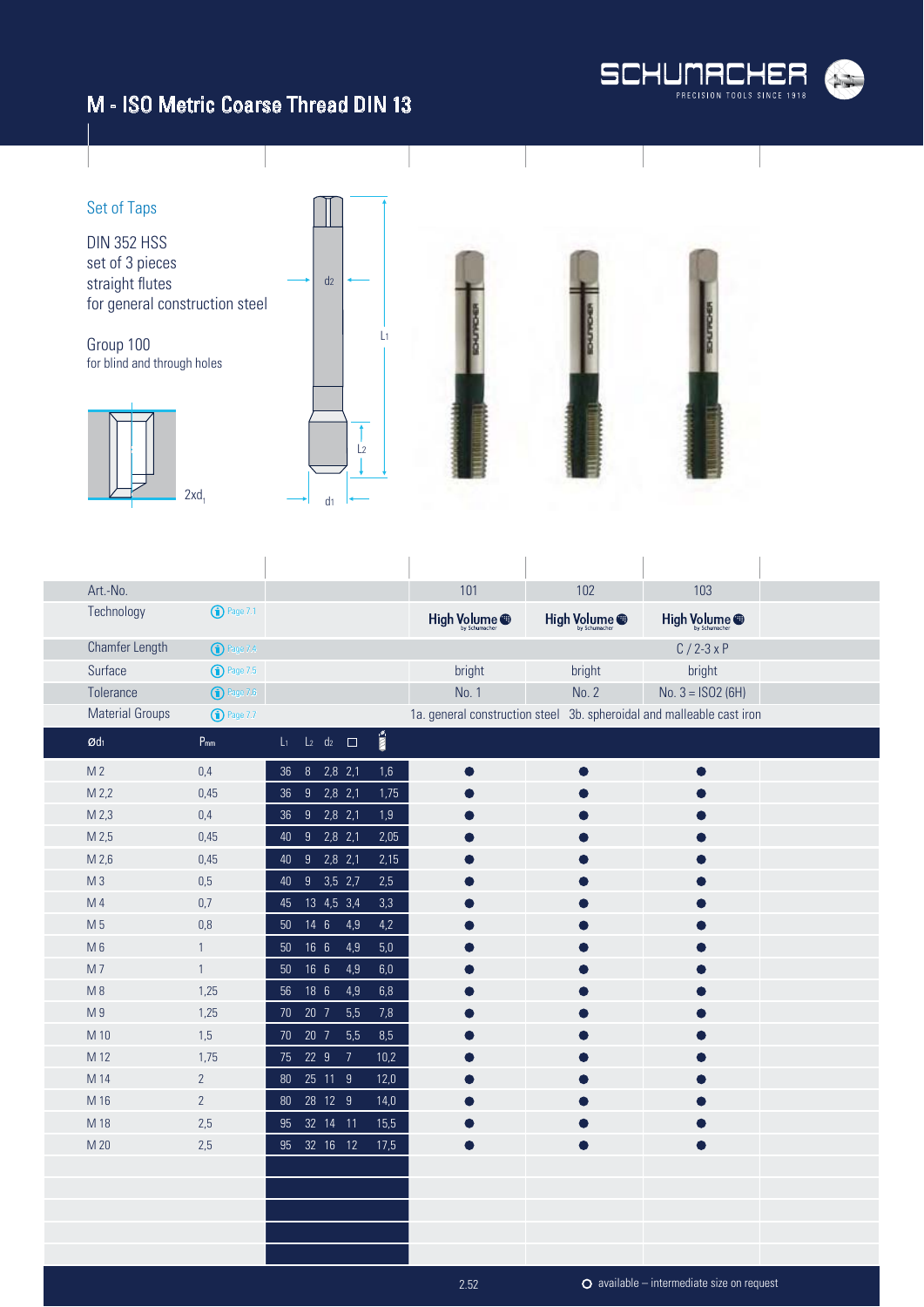#### M - ISO Metric Coarse Thread DIN 13



Set of Taps DIN 352 HSS set of 3 pieces  $d<sub>2</sub>$ straight flutes for general construction steel L1 Group 100 LH for blind and through holes  $\uparrow$  $\frac{1}{2}$  $2xd_1$  $\mathsf{d}_1$ 

| Art.-No.               |                            |                                                                               | 101/50    | 102/50                                                                | 103/50             |  |
|------------------------|----------------------------|-------------------------------------------------------------------------------|-----------|-----------------------------------------------------------------------|--------------------|--|
| Technology             | $\bigodot$ Page 7.1        |                                                                               | LH.       | LH                                                                    | LH                 |  |
| Chamfer Length         | <sup>1</sup> Page 7.4      |                                                                               |           |                                                                       | $C/2-3xP$          |  |
| Surface                | $\bigodot$ Page 7.5        |                                                                               | bright    | bright                                                                | bright             |  |
| Tolerance              | $\bigodot$ Page 7.6        |                                                                               | No. 1     | No. 2                                                                 | No. $3 = ISO2(6H)$ |  |
| <b>Material Groups</b> | $\bigodot$ Page 7.7        |                                                                               |           | 1a. general construction steel 3b. spheroidal and malleable cast iron |                    |  |
| Ød1                    | $\mathsf{P}_{\mathsf{mm}}$ | $\overline{\text{m}}$ .<br>$L_1$ $L_2$ $d_2$ $\Box$                           |           |                                                                       |                    |  |
| M <sub>2</sub>         | 0,4                        | $\begin{array}{ c c c c c }\n\hline\n8 & 2,8 & 2,1\n\end{array}$<br>1,6<br>36 | $\bullet$ | $\bullet$                                                             | $\bullet$          |  |
| M 2,2                  | 0,45                       | $2,8$ 2,1<br>1,75<br>9<br>36                                                  |           |                                                                       |                    |  |
| M 2,3                  | 0,4                        | $9$ 2,8 2,1<br>1,9<br>36                                                      |           |                                                                       |                    |  |
| M <sub>2,5</sub>       | 0,45                       | 40 9 2,8 2,1<br>2,05                                                          |           |                                                                       | $\bullet$          |  |
| M 2,6                  | 0,45                       | 40 9<br>$2,8$ 2,1<br>2,15                                                     |           |                                                                       |                    |  |
| M <sub>3</sub>         | 0,5                        | 40 9 3,5 2,7<br>2,5                                                           |           |                                                                       |                    |  |
| M 4                    | 0,7                        | 13 4,5 3,4<br>3,3<br>45                                                       |           |                                                                       |                    |  |
| M 5                    | $0,\!8$                    | 50 14 6<br>4,9<br>$4,2$                                                       |           |                                                                       |                    |  |
| $M_6$                  | $\mathbf{1}$               | 166<br>4,9<br>$5,0$<br>50 <sup>°</sup>                                        |           |                                                                       |                    |  |
| M7                     | $\mathbf{1}$               | 50  16  6<br>4,9<br>$6,\!0$                                                   |           |                                                                       |                    |  |
| M8                     | 1,25                       | 18 6<br>4,9<br>6,8<br>56                                                      |           |                                                                       |                    |  |
| M 9                    | 1,25                       | 20 7<br>5,5<br>7,8<br>70                                                      |           |                                                                       |                    |  |
| M 10                   | 1,5                        | 20 <sub>7</sub><br>5,5<br>8,5<br>70                                           |           |                                                                       |                    |  |
| M 12                   | 1,75                       | 75 22 9<br>$\overline{7}$<br>10,2                                             |           |                                                                       |                    |  |
| M 14                   | $2^{\circ}$                | 80  25  11  9<br>12,0                                                         |           |                                                                       |                    |  |
| M 16                   | $\overline{2}$             | 80  28  12  9<br>14,0                                                         |           |                                                                       |                    |  |
| M 18                   | 2,5                        | 95 32 14 11<br>15,5                                                           |           |                                                                       |                    |  |
| M 20                   | 2,5                        | 95 32 16 12<br>17,5                                                           |           |                                                                       |                    |  |
|                        |                            |                                                                               |           |                                                                       |                    |  |
|                        |                            |                                                                               |           |                                                                       |                    |  |
|                        |                            |                                                                               |           |                                                                       |                    |  |
|                        |                            |                                                                               |           |                                                                       |                    |  |
|                        |                            |                                                                               |           |                                                                       |                    |  |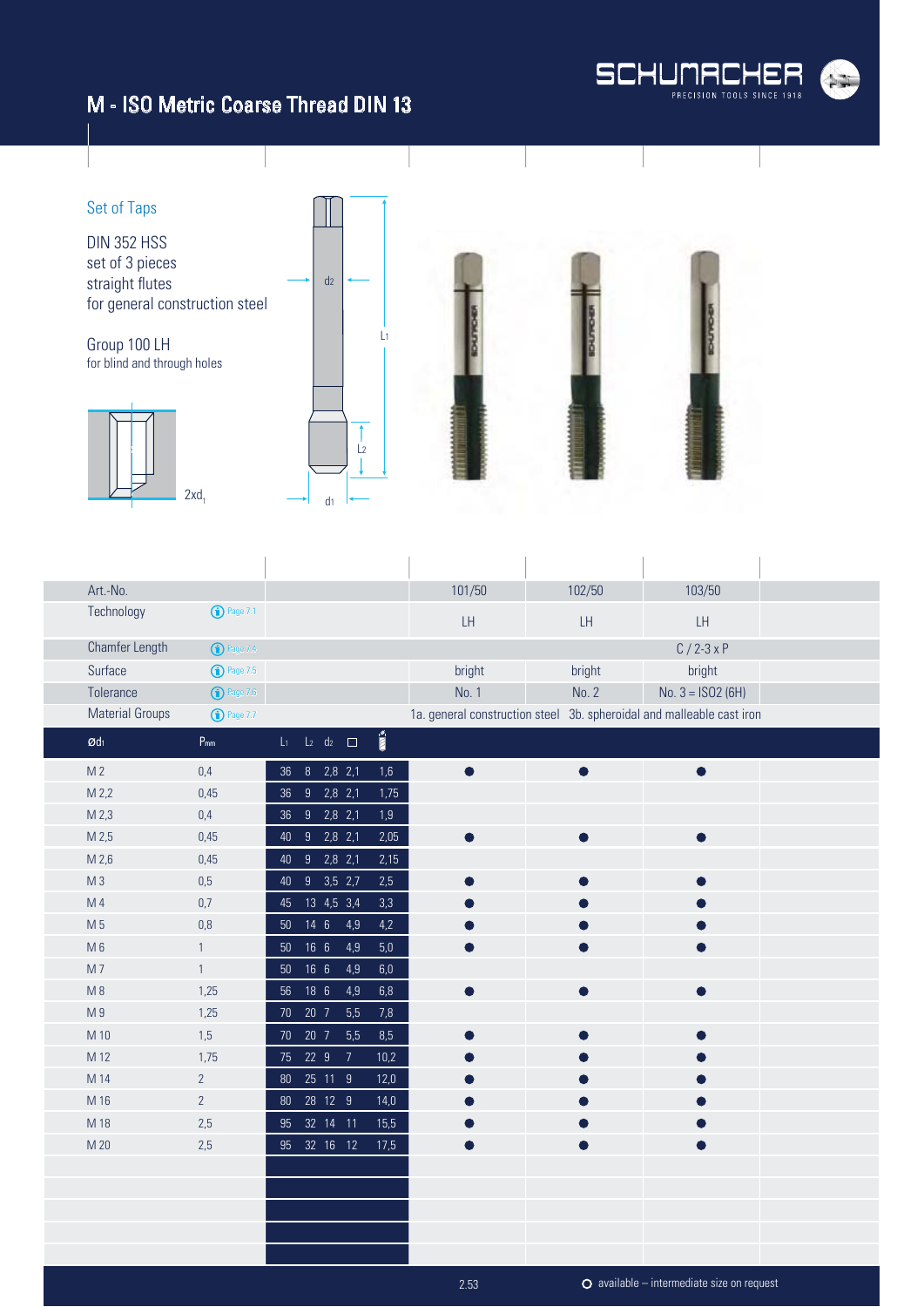

#### M - ISO Metric Coarse Thread DIN 13

#### Set of Taps DIN 352 HSS set of 3 pieces  $d<sub>2</sub>$ straight flutes for high strength steel L1 Group 200 for through holes  $\uparrow$  $\frac{1}{2}$  $2xd_1$  $\mathsf{d}_1$

| Art.-No.               |                       |                                                                      | 201       | 202                     | 203                |
|------------------------|-----------------------|----------------------------------------------------------------------|-----------|-------------------------|--------------------|
| Technology             | $\bigodot$ Page 7.1   |                                                                      |           |                         |                    |
| Chamfer Length         | <sup>1</sup> Page 7.4 |                                                                      |           |                         | $C/2-3xP$          |
| Surface                | <b>1</b> Page 7.5     |                                                                      | bright    | bright                  | bright             |
| Tolerance              | $\bigodot$ Page 7.6   |                                                                      | No. 1     | No. 2                   | No. $3 = ISO2(6H)$ |
| <b>Material Groups</b> | <b>1</b> Page 7.7     |                                                                      |           | 1b. high strength steel |                    |
| $\mathcal{O}d_1$       | $P_{mm}$              | $\mathbb{R}$ mm $^{\circ}$<br>$L_2$ d <sub>2</sub> $\Box$<br>$L_{1}$ |           |                         |                    |
| M <sub>2</sub>         | 0,4                   | $8$ 2,8 2,1<br>1,6<br>$36\,$                                         |           |                         |                    |
| M <sub>2,2</sub>       | 0,45                  | $9$ 2,8 2,1<br>1,75<br>$36\,$                                        |           |                         |                    |
| M 2,3                  | $0,4$                 | $9$ $2,8$ $2,1$<br>1,9<br>$36\,$                                     |           |                         |                    |
| M 2,5                  | 0,45                  | $9$ $2,8$ $2,1$<br>2,05<br>40                                        |           |                         |                    |
| M 2,6                  | 0,45                  | $9$ $2,8$ $2,1$<br>2,15<br>40                                        |           |                         |                    |
| M <sub>3</sub>         | $0,5$                 | 40 9 3,5 2,7<br>2,5                                                  |           |                         | $\bullet$          |
| M <sub>4</sub>         | 0,7                   | 13 4,5 3,4<br>3,3<br>45                                              |           |                         |                    |
| M 5                    | 0,8                   | 50 14 6<br>4,9<br>4,2                                                |           |                         |                    |
| M6                     | 1                     | 166<br>4,9<br>$5,0$<br>50 <sub>2</sub>                               |           | ●                       | $\bullet$          |
| M7                     | $\mathbf{1}$          | 166<br>4,9<br>$6,\!0$<br>$50\,$                                      |           |                         |                    |
| M8                     | 1,25                  | 18 6<br>4,9<br>6,8<br>56                                             | $\bullet$ | $\bullet$               | $\bullet$          |
| M <sub>9</sub>         | 1,25                  | 5,5<br>7,8<br>20 7<br>$70\,$                                         |           |                         |                    |
| M 10                   | 1,5                   | 20 7<br>5,5<br>8,5<br>70                                             |           |                         |                    |
| M 12                   | 1,75                  | 75 22 9<br>10,2<br>$\overline{7}$                                    |           |                         |                    |
| M 14                   | $\overline{2}$        | 25 11 9<br>12,0<br>$80\,$                                            |           |                         |                    |
| M 16                   | $2^{\circ}$           | 28 12 9<br>14,0<br>80                                                |           |                         | $\bullet$          |
| M 18                   | 2,5                   | 32 14 11<br>15,5<br>95                                               |           |                         |                    |
| M 20                   | 2,5                   | 95 32 16 12<br>17,5                                                  | $\bullet$ | $\bullet$               | $\bullet$          |
|                        |                       |                                                                      |           |                         |                    |
|                        |                       |                                                                      |           |                         |                    |
|                        |                       |                                                                      |           |                         |                    |
|                        |                       |                                                                      |           |                         |                    |
|                        |                       |                                                                      |           |                         |                    |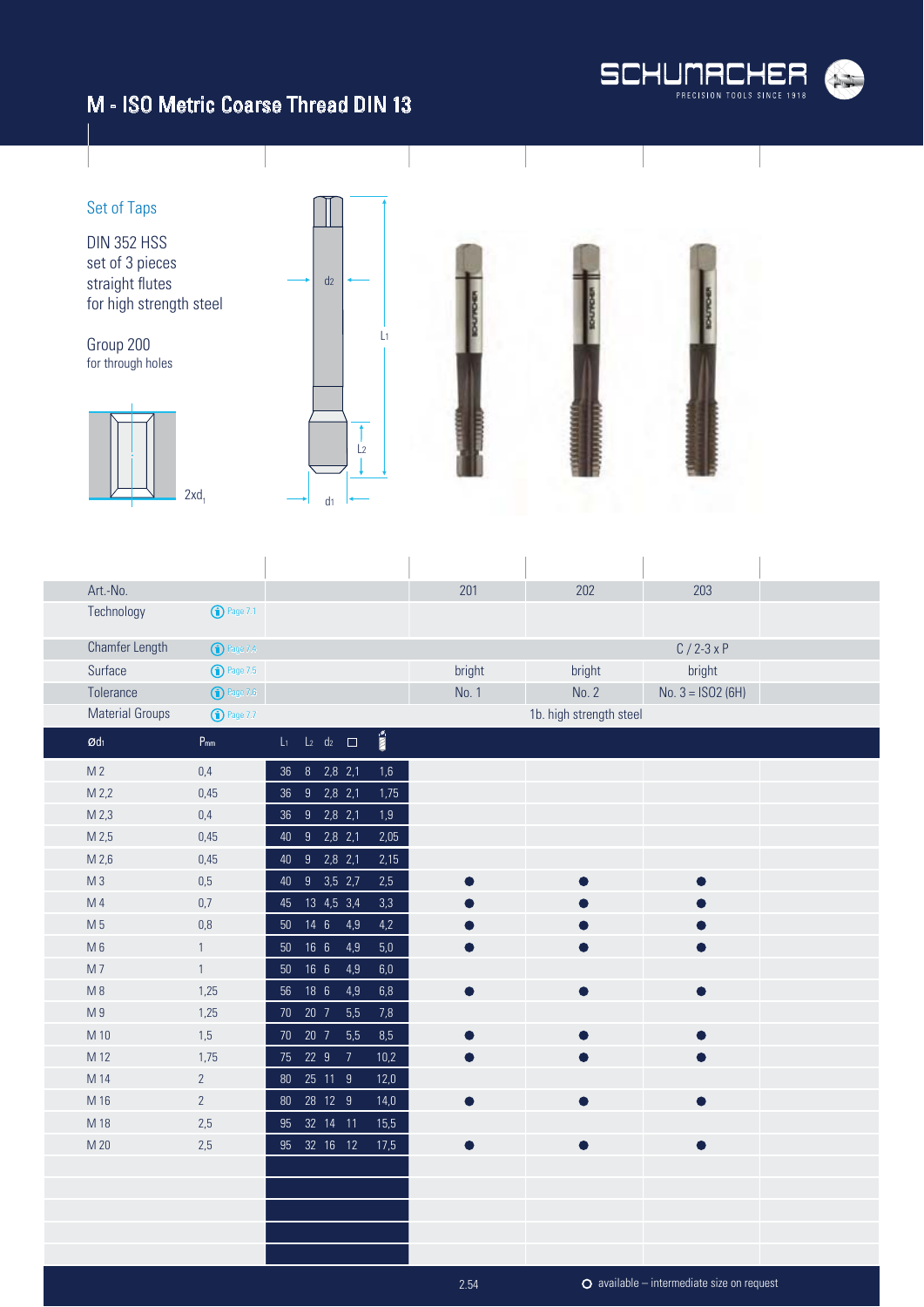

#### MF - ISO Metric Fine Thread DIN 13



| Art.-No.               |                         |                |                                          |                |         | 121                                                                   | 122                 |  |
|------------------------|-------------------------|----------------|------------------------------------------|----------------|---------|-----------------------------------------------------------------------|---------------------|--|
| Technology             | $\bigodot$ Page 7.1     |                |                                          |                |         |                                                                       |                     |  |
| Chamfer Length         | <sup>1</sup> Page 7.4   |                |                                          |                |         |                                                                       | $C/2-3xP$           |  |
| Surface                | $\binom{1}{1}$ Page 7.5 |                |                                          |                |         | bright                                                                | bright              |  |
| Tolerance              | $\bigodot$ Page 7.6     |                |                                          |                |         | No. 1                                                                 | No. $2 = ISO2 (6H)$ |  |
| <b>Material Groups</b> | <b>1</b> Page 7.7       |                |                                          |                |         | 1a. general construction steel 3b. spheroidal and malleable cast iron |                     |  |
| $\mathcal{O}d_1$       | $P_{mm}$                | $\mathsf{L}_1$ | $\overline{L_2}$ $\overline{d_2}$ $\Box$ |                | Ě       |                                                                       |                     |  |
| M <sub>6</sub>         | 0,5                     | $50\,$         | 10 <sub>6</sub>                          | 4,9            | 5,5     | $\bullet$                                                             | O                   |  |
| M <sub>6</sub>         | 0,75                    | 50             | 126                                      | 4,9            | 5,3     |                                                                       |                     |  |
| M8                     | 0,75                    | 50             | $14 \quad 6$                             | 4,9            | 7,3     |                                                                       |                     |  |
| M 10                   | 0,75                    | 63             | 16 <sub>7</sub>                          | 5,5            | 9,3     |                                                                       |                     |  |
| $M_8$                  | 1                       | 56             | 16 <sub>6</sub>                          | 4,9            | $7,0$   |                                                                       |                     |  |
| M 10                   | 1                       | 63             | $16$ 7                                   | 5,5            | $9,\!0$ |                                                                       |                     |  |
| M 12                   | $\mathbf{1}$            | 70             | 16 9                                     | $\overline{7}$ | 11,0    |                                                                       |                     |  |
| M 14                   | $\mathbf{1}$            | 70             | 20 11 9                                  |                | 13,0    |                                                                       |                     |  |
| M 16                   | 1                       | 70             | 22 12 9                                  |                | 15,0    |                                                                       |                     |  |
| M 18                   | $\mathbf{1}$            | 80             | 22 14 11                                 |                | 17,0    |                                                                       |                     |  |
| M 20                   | $\mathbf{1}$            | 80             | 22 16 12                                 |                | 19,0    |                                                                       |                     |  |
| M 10                   | 1,25                    | $70$           | $16$ 7                                   | 5,5            | $8,8$   |                                                                       |                     |  |
| M 12                   | 1,25                    | $70$           | 18 9                                     | $\overline{7}$ | 10,8    |                                                                       |                     |  |
| M 14                   | 1,25                    | 70             | 22 11 9                                  |                | 12,8    |                                                                       |                     |  |
| M 12                   | 1,5                     | 70             | 22 9                                     | $\overline{7}$ | 10,5    |                                                                       |                     |  |
| M 14                   | 1,5                     | 70             | 22 11 9                                  |                | 12,5    |                                                                       |                     |  |
| M 16                   | 1,5                     | 70             | 22 12 9                                  |                | 14,5    |                                                                       |                     |  |
| M 18                   | 1,5                     | 80             | 22 14 11                                 |                | 16,5    |                                                                       |                     |  |
| M 20                   | 1,5                     | 80             | $\overline{22}$ 16 12                    |                | 18,5    |                                                                       |                     |  |
| M 22                   | 1,5                     | 80             | 22 18 14,5                               |                | 20,5    |                                                                       |                     |  |
| M 24                   | 1,5                     | 90             | 22 18 14,5 22,5                          |                |         |                                                                       |                     |  |
| M 25                   | 1,5                     | 90             | 22 18 14,5 23,5                          |                |         |                                                                       |                     |  |
| M 26                   | 1,5                     | $90\,$         | 22 18 14,5 24,5                          |                |         |                                                                       |                     |  |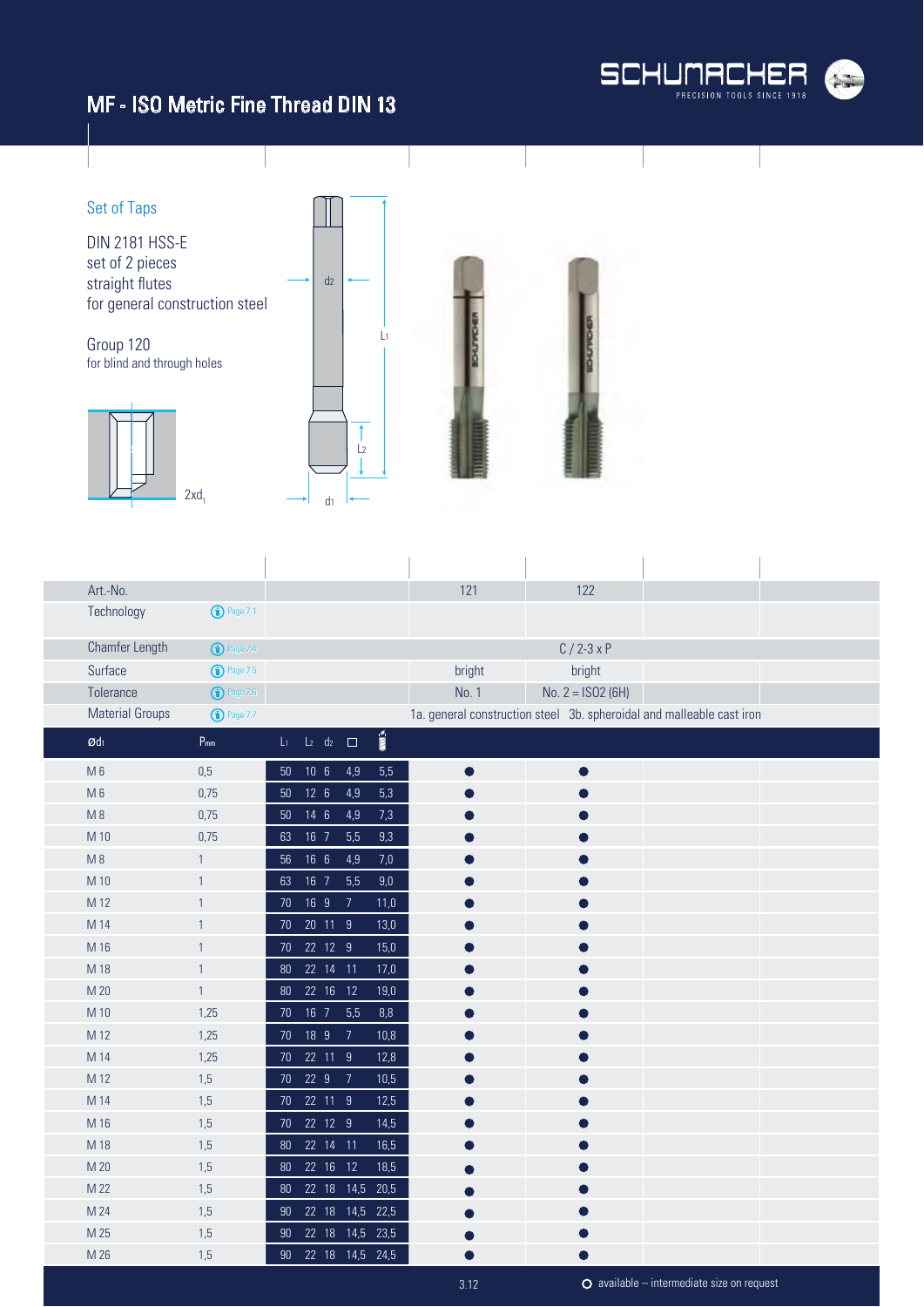#### MF - ISO Metric Fine Thread DIN 13





| Art.-No.               |                       |                                                                   | 121       | 122                                                                   |  |
|------------------------|-----------------------|-------------------------------------------------------------------|-----------|-----------------------------------------------------------------------|--|
| Technology             | <sup>1</sup> Page 7.1 |                                                                   |           |                                                                       |  |
| Chamfer Length         | <sup>1</sup> Page 7.4 |                                                                   |           | $C/2-3xP$                                                             |  |
| Surface                | $\bigodot$ Page 7.5   |                                                                   | bright    | bright                                                                |  |
| Tolerance              | $\bigodot$ Page 7.6   |                                                                   | No. 1     | No. $2 = ISO2 (6H)$                                                   |  |
| <b>Material Groups</b> | <b>D</b> Page 7.7     |                                                                   |           | 1a. general construction steel 3b. spheroidal and malleable cast iron |  |
| $\mathcal{O}d_1$       | $P_{mm}$              | $\sum_{i=1}^{n}$<br>$L_2$ d <sub>2</sub> $\Box$<br>L <sub>1</sub> |           |                                                                       |  |
| M 27                   | 1,5                   | 22 20 16<br>25,5<br>90 <sub>o</sub>                               |           |                                                                       |  |
| M 28                   | 1,5                   | 22 20<br>16<br>26,5<br>90                                         |           |                                                                       |  |
| M 30                   | 1,5                   | 22 22 18<br>28,5<br>90 <sub>o</sub>                               |           |                                                                       |  |
| M 32                   | 1,5                   | 90 22 22 18<br>30,5                                               |           |                                                                       |  |
| M 33                   | 1,5                   | 100 25 25 20<br>31,5                                              |           |                                                                       |  |
| M 34                   | 1,5                   | 100 25 28<br>22<br>32,5                                           |           |                                                                       |  |
| M 35                   | 1,5                   | 100 25 28 22<br>33,5                                              |           |                                                                       |  |
| M 36                   | 1,5                   | 100 25 28 22<br>34,5                                              |           |                                                                       |  |
| M 18                   | $\overline{2}$        | 22 14 11<br>16,0<br>80 <sup>°</sup>                               |           |                                                                       |  |
| M 20                   | $\overline{2}$        | 22 16 12<br>18,0<br>80                                            |           |                                                                       |  |
| M 22                   | $\overline{2}$        | 22 18 14,5 20,0<br>80                                             |           |                                                                       |  |
| M 24                   | $\overline{2}$        | 22 18 14,5 22,0<br>90 <sub>o</sub>                                |           |                                                                       |  |
| M 27                   | $\overline{2}$        | 22 20 16<br>25,0<br>90 <sub>o</sub>                               |           |                                                                       |  |
| M 30                   | $\overline{2}$        | 90  22  22  18<br>28,0                                            |           |                                                                       |  |
| M 36                   | 3                     | 125 36 28 22<br>33,0                                              |           |                                                                       |  |
| M 39                   | $\mathfrak{B}$        | 125 36 32 24<br>36,0                                              |           |                                                                       |  |
| M 42                   | 3                     | 125 40 32 24<br>39,0                                              |           |                                                                       |  |
| M 45                   | 3                     | 125 40 36 29<br>42,0                                              |           |                                                                       |  |
| M 48                   | $\mathfrak{S}$        | 140 40 36 29<br>45,0                                              | $\bullet$ | ●                                                                     |  |
|                        |                       |                                                                   |           |                                                                       |  |
|                        |                       |                                                                   |           |                                                                       |  |
|                        |                       |                                                                   |           |                                                                       |  |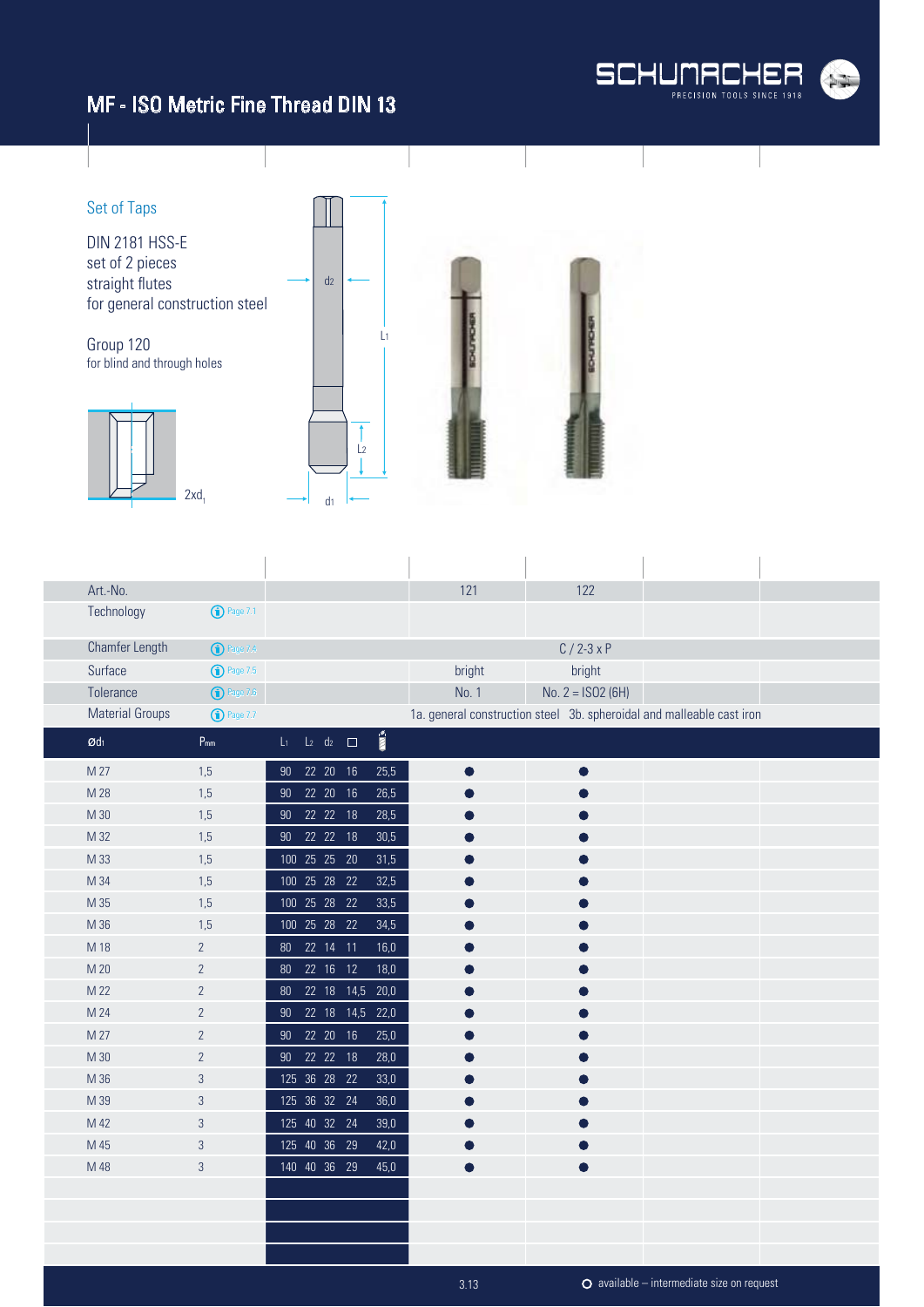# G - Whitworth Pipe Thread DIN ISO 228





| Art.-No.                  |                       |  |                          |                        | 131   | 132       |                                                                       |  |
|---------------------------|-----------------------|--|--------------------------|------------------------|-------|-----------|-----------------------------------------------------------------------|--|
| Technology                | $\bigodot$ Page 7.1   |  |                          |                        |       |           |                                                                       |  |
| Chamfer Length            | <sup>1</sup> Page 7.4 |  |                          |                        |       | $C/2-3xP$ |                                                                       |  |
| Surface                   | $\bigodot$ Page 7.5   |  |                          |                        |       |           |                                                                       |  |
| Tolerance                 | $\bigodot$ Page 7.6   |  |                          |                        | Nr. 1 | Nr. 2     |                                                                       |  |
| <b>Material Groups</b>    | $\bigodot$ Page 7.7   |  |                          |                        |       |           | 1a. general construction steel 3b. spheroidal and malleable cast iron |  |
| $\emptyset$ dı            | $\sf P$<br>tpi        |  | $L_1$ $L_2$ $d_2$ $\Box$ | $\sum_{i=1}^{\infty}$  |       |           |                                                                       |  |
| $G \quad 1/8''$           | 28                    |  | 63 18 7 5,5              | 8,7                    |       |           |                                                                       |  |
| $G \quad 1/4''$           | 19                    |  | 70 20 11 9               | 11,8                   |       |           |                                                                       |  |
| $G \frac{3}{8}$           | 19                    |  | 70  22  12  9            | 15,3                   |       |           |                                                                       |  |
| $G \frac{1}{2}$           | 14                    |  | 80  22  16  12           | 19,0                   |       |           |                                                                       |  |
| $G = 5/8"$                | 14                    |  |                          | 80  22  18  14,5  21,0 |       |           |                                                                       |  |
| $G \quad 3/4''$           | 14                    |  | 90  22  20  16           | 24,5                   |       |           |                                                                       |  |
| $G$ 7/8"                  | 14                    |  | 90  22  22  18           | 28,3                   |       |           |                                                                       |  |
| $G-1$ "                   | 11                    |  | 100 25 25 20             | 30,8                   |       |           |                                                                       |  |
| $G$ 1" $1/8$ "            | 11                    |  | 125 30 28 22             | 35,5                   |       |           |                                                                       |  |
| $G \quad 1'' \quad 1/4''$ | 11                    |  | 125 30 32 24             | 39,5                   |       |           |                                                                       |  |
| G 1" 3/8"                 | 11                    |  | 125 30 36 29             | 41,7                   |       |           |                                                                       |  |
| G 1" 1/2"                 | 11                    |  | 140 30 36 29             | 45,3                   |       |           |                                                                       |  |
| G 1" 3/4"                 | 11                    |  | 140 36 40 32             | 51,0                   |       |           |                                                                       |  |
| $G$ $2"$                  | 11                    |  | 160 36 45 35             | 57,0                   |       |           |                                                                       |  |
|                           |                       |  |                          |                        |       |           |                                                                       |  |
|                           |                       |  |                          |                        |       |           |                                                                       |  |
|                           |                       |  |                          |                        |       |           |                                                                       |  |
|                           |                       |  |                          |                        |       |           |                                                                       |  |
|                           |                       |  |                          |                        |       |           |                                                                       |  |
|                           |                       |  |                          |                        |       |           |                                                                       |  |
|                           |                       |  |                          |                        |       |           |                                                                       |  |
|                           |                       |  |                          |                        |       |           |                                                                       |  |
|                           |                       |  |                          |                        |       |           |                                                                       |  |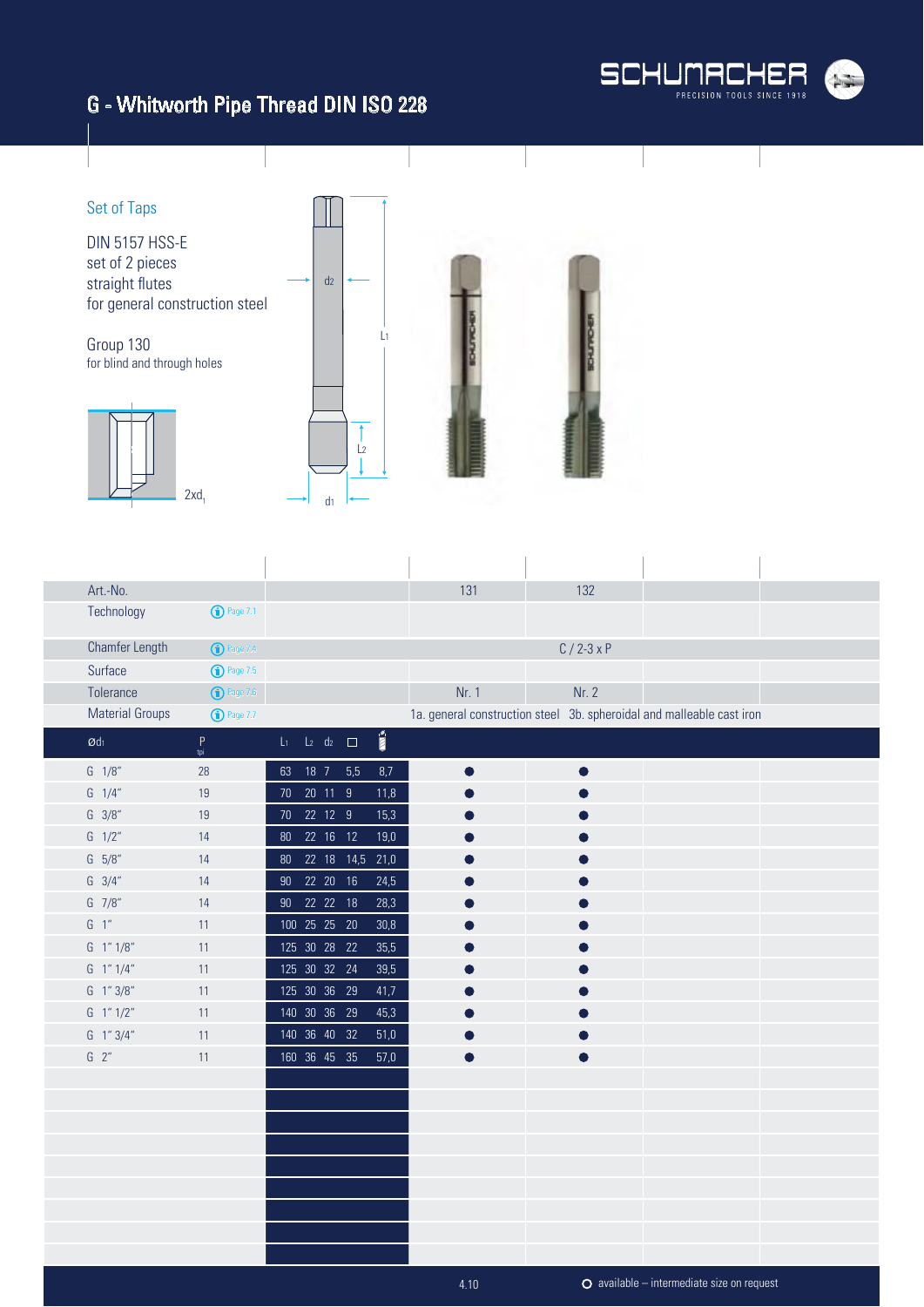

### UNC - Unified Coarse Thread ANSI B1.1



| Art.-No.                   |                       |                |                 |                             |                     |                         | 151                                                                   | 152    | 153                                          |  |
|----------------------------|-----------------------|----------------|-----------------|-----------------------------|---------------------|-------------------------|-----------------------------------------------------------------------|--------|----------------------------------------------|--|
| Technology                 | <sup>1</sup> Page 7.1 |                |                 |                             |                     |                         |                                                                       |        |                                              |  |
| Chamfer Length             | $\bigodot$ Page 7.4   |                |                 |                             |                     |                         |                                                                       |        | $C / 2 - 3xP$                                |  |
| Surface                    | <b>1</b> Page 7.5     |                |                 |                             |                     |                         | bright                                                                | bright | bright                                       |  |
| Tolerance                  | $\bigodot$ Page 7.6   |                |                 |                             |                     |                         | No. 1                                                                 | No. 2  | $No. 3 = 2 B$                                |  |
| <b>Material Groups</b>     | $\bigodot$ Page 7.7   |                |                 |                             |                     |                         | 1a. general construction steel 3b. spheroidal and malleable cast iron |        |                                              |  |
| $\emptyset$ d <sub>1</sub> | $\mathsf P$<br>tpi    | L <sub>1</sub> |                 | $L_2$ d <sub>2</sub> $\Box$ |                     | $\overline{\mathbf{m}}$ |                                                                       |        |                                              |  |
| Nr. 4                      | 40                    | 40             |                 | 12 3,5 2,7                  |                     | 2,3                     |                                                                       |        |                                              |  |
| Nr. 5                      | $40\,$                | 40             |                 | $\overline{12}$ 3,5 2,7     |                     | 2,6                     |                                                                       |        |                                              |  |
| Nr. 6                      | 32                    | 45             |                 | $14 \quad 4 \quad 3$        |                     | $2,8$                   |                                                                       |        |                                              |  |
| Nr. 8                      | 32                    | 45             |                 | 14 4,5 3,4                  |                     | 3,5                     |                                                                       |        |                                              |  |
| Nr. 10                     | 24                    | 50             | 16 <sub>6</sub> |                             | 4,9                 | 3,9                     |                                                                       |        |                                              |  |
| Nr. 12                     | 24                    | $50\,$         | 16 6            |                             | 4,9                 | $4,5$                   |                                                                       |        |                                              |  |
| 1/4"                       | 20                    | $50\,$         | $186$           |                             | 4,9                 | $5,2$                   |                                                                       |        |                                              |  |
| 5/16''                     | 18                    | 56             | 18 6            |                             | 4,9                 | $6,6$                   |                                                                       |        |                                              |  |
| 3/8"                       | 16                    | $70\,$         | 23 7            |                             | 5,5                 | 8,0                     |                                                                       |        |                                              |  |
| 7/16"                      | 14                    | $70\,$         | 25 8            |                             | 6,2                 | 9,4                     |                                                                       |        |                                              |  |
| 1/2"                       | 13                    | 75             | 28 9            | $\overline{7}$              |                     | 10,8                    |                                                                       |        |                                              |  |
| 9/16''                     | 12                    | $80\,$         |                 | 30 11 9                     |                     | 12,2                    |                                                                       |        |                                              |  |
| 5/8"                       | 11                    | $80\,$         |                 | 30 12 9                     |                     | 13,6                    |                                                                       |        |                                              |  |
| 3/4"                       | 10                    | $95\,$         |                 | 35 14 11                    |                     | 16,5                    |                                                                       |        |                                              |  |
| 7/8"                       | $\boldsymbol{9}$      |                |                 |                             | 110 38 18 14,5 19,5 |                         |                                                                       |        |                                              |  |
| 1''                        | $\, 8$                |                |                 | 110 38 20 16                |                     | 22,3                    |                                                                       |        |                                              |  |
|                            |                       |                |                 |                             |                     |                         |                                                                       |        |                                              |  |
|                            |                       |                |                 |                             |                     |                         |                                                                       |        |                                              |  |
|                            |                       |                |                 |                             |                     |                         |                                                                       |        |                                              |  |
|                            |                       |                |                 |                             |                     |                         |                                                                       |        |                                              |  |
|                            |                       |                |                 |                             |                     |                         |                                                                       |        |                                              |  |
|                            |                       |                |                 |                             |                     |                         |                                                                       |        |                                              |  |
|                            |                       |                |                 |                             |                     |                         |                                                                       |        |                                              |  |
|                            |                       |                |                 |                             |                     |                         | 5.16                                                                  |        | $O$ available – intermediate size on request |  |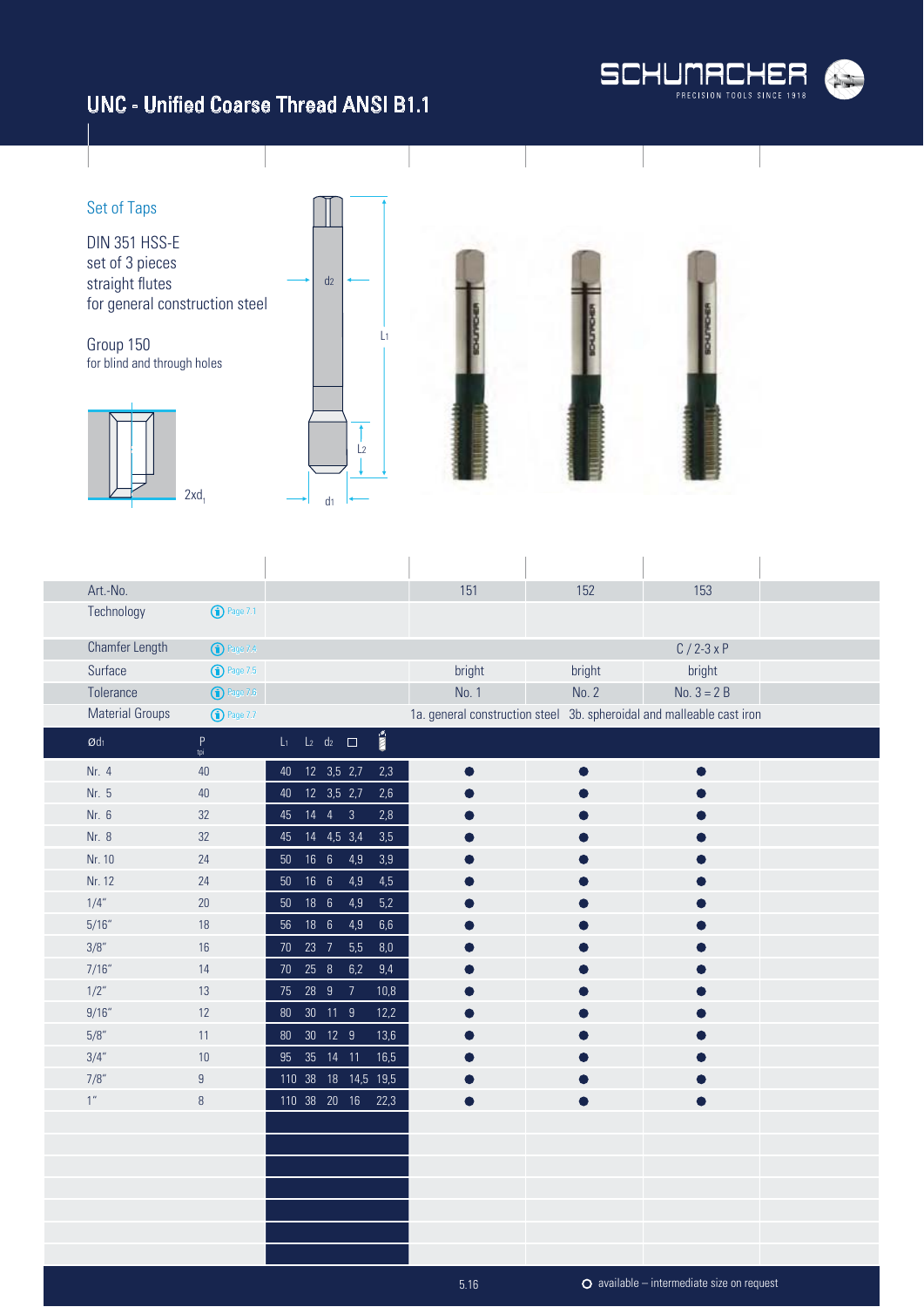#### UNF - Unified Fine Thread ANSI B1.1





| Art.-No.                           |                       |    |               |                          |                          | 161       | 162           |                                                                       |  |
|------------------------------------|-----------------------|----|---------------|--------------------------|--------------------------|-----------|---------------|-----------------------------------------------------------------------|--|
| Technology                         | <sup>1</sup> Page 7.1 |    |               |                          |                          |           |               |                                                                       |  |
| <b>Chamfer Length</b>              | <sup>1</sup> Page 7.4 |    |               |                          |                          |           | $C / 2 - 3xP$ |                                                                       |  |
| Surface                            | <b>1</b> Page 7.5     |    |               |                          |                          | bright    | bright        |                                                                       |  |
| Tolerance                          | $\bigodot$ Page 7.6   |    |               |                          |                          | No. 1     | No. $2 = 2B$  |                                                                       |  |
| <b>Material Groups</b>             | <b>1</b> Page 7.7     |    |               |                          |                          |           |               | 1a. general construction steel 3b. spheroidal and malleable cast iron |  |
| $\mathop{\mathcal{O}}\nolimits$ dı | $P$ <sub>tpi</sub>    |    |               | $L_1$ $L_2$ $d_2$ $\Box$ | $\overline{\text{nm}}$ s |           |               |                                                                       |  |
| Nr. 8                              | 36                    |    |               | 45  10  4,5  3,4         | 3,5                      | $\bullet$ | $\bullet$     |                                                                       |  |
| Nr. 10                             | 32                    |    |               | 50    12    6    4,9     | 4,1                      |           |               |                                                                       |  |
| Nr. 12                             | 28                    |    | 50    12    6 | 4,9                      | 4,7                      |           |               |                                                                       |  |
| 1/4"                               | 28                    |    |               | 50  18  6  4,9           | 5,5                      |           |               |                                                                       |  |
| 3/8"                               | 24                    |    | 63 18 7       | 5,5                      | 8,5                      |           |               |                                                                       |  |
| 7/16''                             | 20                    | 63 | 18 8          | 6,2                      | 9,9                      |           |               |                                                                       |  |
| 1/2"                               | 20                    |    |               | 70 20 9 7                | 11,5                     |           |               |                                                                       |  |
| 3/4"                               | 16                    |    |               | 80  22  14  11           | 17,5                     |           |               |                                                                       |  |
| 1''                                | 12                    |    |               |                          | 90  22  20  16  23,3     |           |               |                                                                       |  |
|                                    |                       |    |               |                          |                          |           |               |                                                                       |  |
|                                    |                       |    |               |                          |                          |           |               |                                                                       |  |
|                                    |                       |    |               |                          |                          |           |               |                                                                       |  |
|                                    |                       |    |               |                          |                          |           |               |                                                                       |  |
|                                    |                       |    |               |                          |                          |           |               |                                                                       |  |
|                                    |                       |    |               |                          |                          |           |               |                                                                       |  |
|                                    |                       |    |               |                          |                          |           |               |                                                                       |  |
|                                    |                       |    |               |                          |                          |           |               |                                                                       |  |
|                                    |                       |    |               |                          |                          |           |               |                                                                       |  |
|                                    |                       |    |               |                          |                          |           |               |                                                                       |  |
|                                    |                       |    |               |                          |                          |           |               |                                                                       |  |
|                                    |                       |    |               |                          |                          |           |               |                                                                       |  |
|                                    |                       |    |               |                          |                          |           |               |                                                                       |  |
|                                    |                       |    |               |                          |                          |           |               |                                                                       |  |

5.30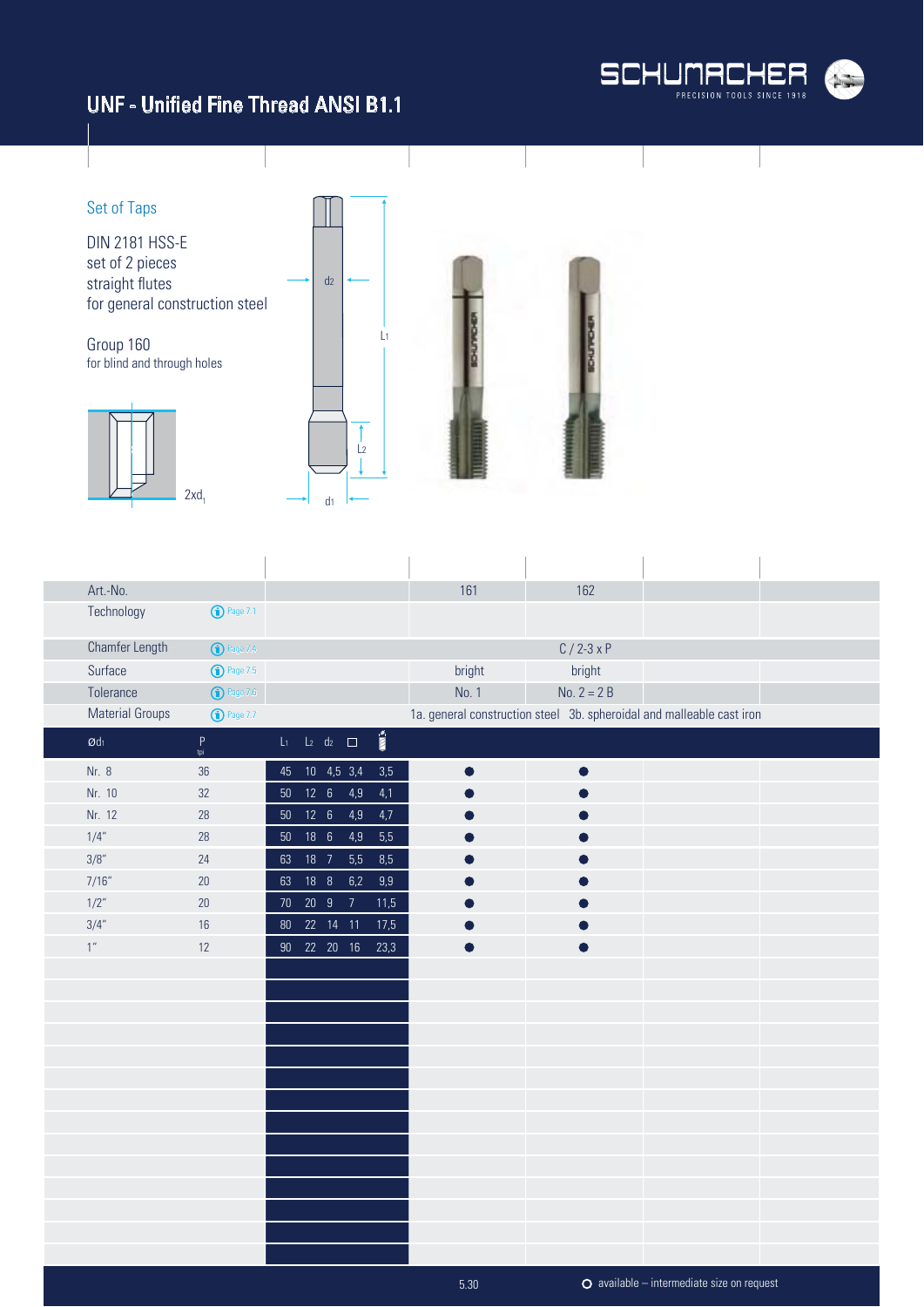

# NPT - American Tapered Pipe Thread ANSI B 1.20.1



| Art.-No.               |                     |               |          |                          |                       | 171       | 172           |                                                                       |  |
|------------------------|---------------------|---------------|----------|--------------------------|-----------------------|-----------|---------------|-----------------------------------------------------------------------|--|
| Technology             | <b>1</b> Page 7.1   |               |          |                          |                       |           |               |                                                                       |  |
| Chamfer Length         | <b>1</b> Page 7.4   |               |          |                          |                       |           | $C / 2 - 3xP$ |                                                                       |  |
| Surface                | $\bigodot$ Page 7.5 |               |          |                          |                       | bright    | bright        |                                                                       |  |
| Tolerance              | $\bigodot$ Page 7.6 |               |          |                          |                       | No. 1     | No. 2         |                                                                       |  |
| <b>Material Groups</b> | <b>1</b> Page 7.7   |               |          |                          |                       |           |               | 1a. general construction steel 3b. spheroidal and malleable cast iron |  |
| $\emptyset$ dı         | $P$<br>tpi          |               |          | $L_1$ $L_2$ $d_2$ $\Box$ | $\overline{\text{m}}$ |           |               |                                                                       |  |
| 1/8"                   | 27                  |               |          | 63 12 7 5,5              | 8,4                   | $\bullet$ | $\bullet$     |                                                                       |  |
| 1/4''                  | 18                  | 70            | 20 11 9  |                          | 11,1                  |           |               |                                                                       |  |
| 3/8"                   | $18$                | 80  22  12  9 |          |                          | 14,3                  |           |               |                                                                       |  |
| 1/2"                   | 14                  | $80\,$        | 22 16 12 |                          | 17,9                  |           |               |                                                                       |  |
| 3/4''                  | 14                  | 90 22 20 16   |          |                          | 23,0                  |           |               |                                                                       |  |
| 1 <sup>''</sup>        | 11,5                | 125 30 25 20  |          |                          | 29,0                  |           |               |                                                                       |  |
|                        |                     |               |          |                          |                       |           |               |                                                                       |  |
|                        |                     |               |          |                          |                       |           |               |                                                                       |  |
|                        |                     |               |          |                          |                       |           |               |                                                                       |  |
|                        |                     |               |          |                          |                       |           |               |                                                                       |  |
|                        |                     |               |          |                          |                       |           |               |                                                                       |  |
|                        |                     |               |          |                          |                       |           |               |                                                                       |  |
|                        |                     |               |          |                          |                       |           |               |                                                                       |  |
|                        |                     |               |          |                          |                       |           |               |                                                                       |  |
|                        |                     |               |          |                          |                       |           |               |                                                                       |  |
|                        |                     |               |          |                          |                       |           |               |                                                                       |  |
|                        |                     |               |          |                          |                       |           |               |                                                                       |  |
|                        |                     |               |          |                          |                       |           |               |                                                                       |  |
|                        |                     |               |          |                          |                       |           |               |                                                                       |  |
|                        |                     |               |          |                          |                       |           |               |                                                                       |  |
|                        |                     |               |          |                          |                       |           |               |                                                                       |  |
|                        |                     |               |          |                          |                       |           |               |                                                                       |  |
|                        |                     |               |          |                          |                       |           |               |                                                                       |  |
|                        |                     |               |          |                          |                       | 6.3       |               | $O$ available – intermediate size on request                          |  |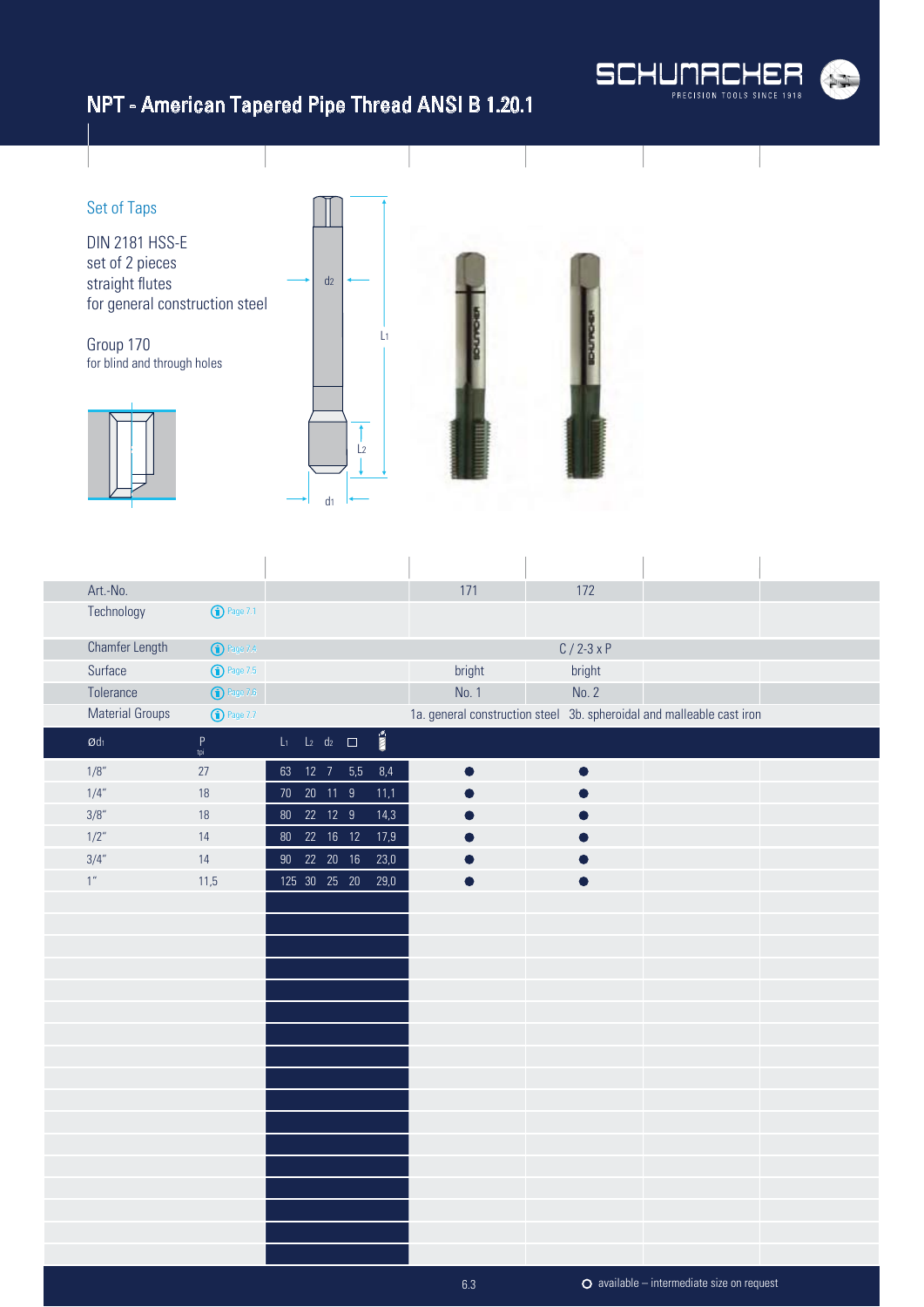#### PG - Steel Conduit Thread DIN 40430





| Art.-No.               |                                                                                                            |                          |                |               |                       | 181       | 182            |                                                                       |  |
|------------------------|------------------------------------------------------------------------------------------------------------|--------------------------|----------------|---------------|-----------------------|-----------|----------------|-----------------------------------------------------------------------|--|
| Technology             | <b>1</b> Page 7.1                                                                                          |                          |                |               |                       |           |                |                                                                       |  |
| Chamfer Length         | <sup>O</sup> Page 7.4                                                                                      |                          |                |               |                       |           | $C / 2 - 3x P$ |                                                                       |  |
| Surface                | <b>1</b> Page 7.5                                                                                          |                          |                |               |                       | bright    | bright         |                                                                       |  |
| Tolerance              | $\bigodot$ Page 7.6                                                                                        |                          |                |               |                       | No. 1     | No. 2          |                                                                       |  |
| <b>Material Groups</b> | <b>1</b> Page 7.7                                                                                          |                          |                |               |                       |           |                | 1a. general construction steel 3b. spheroidal and malleable cast iron |  |
| $\emptyset$ dı         | $\mathsf{P}% _{0}\left( \mathsf{P}_{0}\right) ^{T}=\mathsf{P}_{0}\left( \mathsf{P}_{0}\right) ^{T}$<br>tpi | $L_1$ $L_2$ $d_2$ $\Box$ |                |               | $\overline{\text{m}}$ |           |                |                                                                       |  |
| Pg 7                   | 20                                                                                                         |                          | 70 20 9 7      |               | 11,4                  | $\bullet$ |                |                                                                       |  |
| Pg 9                   | 18                                                                                                         |                          | 70  20  12  9  |               | $14,0$                |           |                |                                                                       |  |
| Pg 11                  | 18                                                                                                         |                          | 80  22  14  11 |               | 17,4                  |           |                |                                                                       |  |
| Pg 13,5                | 18                                                                                                         |                          | 80  22  16  12 |               | 19,2                  |           |                |                                                                       |  |
| Pg 16                  | 18                                                                                                         |                          |                |               | 80 22 18 14,5 21,3    |           |                |                                                                       |  |
| Pg 21                  | 16                                                                                                         | 90 <sub>o</sub>          |                | 22 22 18 27,0 |                       |           |                |                                                                       |  |
| Pg 29                  | 16                                                                                                         |                          |                |               | 100 25 28 22 35,6     |           |                |                                                                       |  |
| Pg 36                  | 16                                                                                                         |                          | 140 25 36 29   |               | 45,6                  |           |                |                                                                       |  |
|                        |                                                                                                            |                          |                |               |                       |           |                |                                                                       |  |
|                        |                                                                                                            |                          |                |               |                       |           |                |                                                                       |  |
|                        |                                                                                                            |                          |                |               |                       |           |                |                                                                       |  |
|                        |                                                                                                            |                          |                |               |                       |           |                |                                                                       |  |
|                        |                                                                                                            |                          |                |               |                       |           |                |                                                                       |  |
|                        |                                                                                                            |                          |                |               |                       |           |                |                                                                       |  |
|                        |                                                                                                            |                          |                |               |                       |           |                |                                                                       |  |
|                        |                                                                                                            |                          |                |               |                       |           |                |                                                                       |  |
|                        |                                                                                                            |                          |                |               |                       |           |                |                                                                       |  |
|                        |                                                                                                            |                          |                |               |                       |           |                |                                                                       |  |
|                        |                                                                                                            |                          |                |               |                       |           |                |                                                                       |  |
|                        |                                                                                                            |                          |                |               |                       |           |                |                                                                       |  |
|                        |                                                                                                            |                          |                |               |                       |           |                |                                                                       |  |
|                        |                                                                                                            |                          |                |               |                       |           |                |                                                                       |  |
|                        |                                                                                                            |                          |                |               |                       |           |                |                                                                       |  |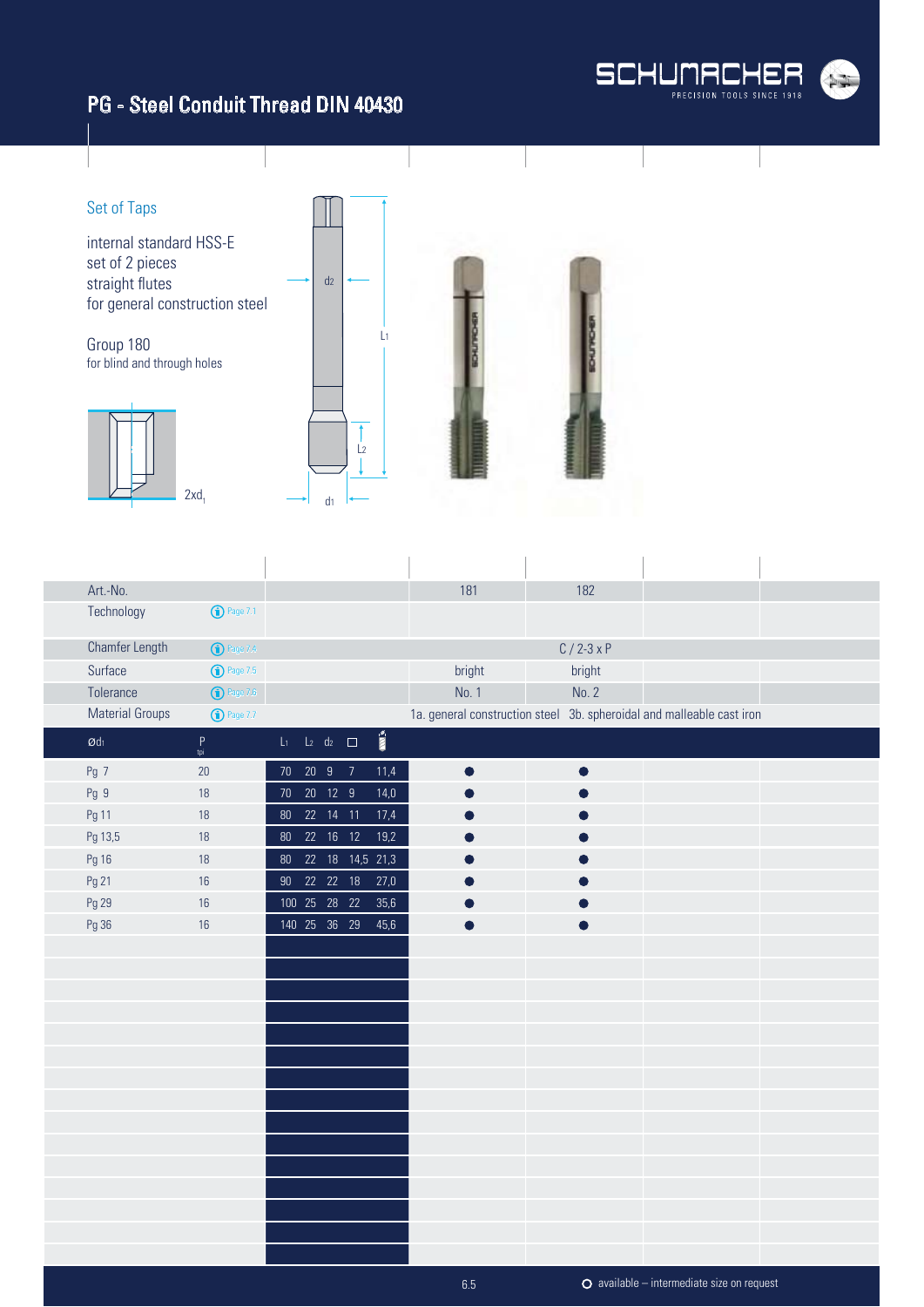

# TR - ISO Metric Trapezoidal Thread DIN 103 1977



| Art.-No.               |                         |                |                             |                         | 681           | 682    | 683                                                                   |
|------------------------|-------------------------|----------------|-----------------------------|-------------------------|---------------|--------|-----------------------------------------------------------------------|
| Technology             | $\binom{1}{1}$ Page 7.1 |                |                             |                         |               |        |                                                                       |
| Chamfer Length         | <b>1</b> Page 7.4       |                |                             |                         |               |        |                                                                       |
| Surface                | $\binom{1}{1}$ Page 7.5 |                |                             |                         | <b>bright</b> | bright | bright                                                                |
| Tolerance              | $\bigodot$ Page 7.6     |                |                             |                         | No. 1         | No. 2  | $No. 3 = 7H$                                                          |
| <b>Material Groups</b> | <b>1</b> Page 7.7       |                |                             |                         |               |        | 1a. general construction steel 3b. spheroidal and malleable cast iron |
| $\mathcal{Q}d_1$       | $P_{mm}$                | $L_{1}$        | $L_2$ d <sub>2</sub> $\Box$ | $\overline{\text{min}}$ |               |        |                                                                       |
| Tr 10                  | $\overline{2}$          | 90 35 7 5,5    |                             | 8,1                     |               |        |                                                                       |
| Tr 12                  | $\mathbf{3}$            | 110 45 8 6,2   |                             | 9,2                     |               |        |                                                                       |
| Tr 14                  | $\sqrt{3}$              | 130 45 10 8    |                             | 11,2                    |               |        |                                                                       |
| Tr 16                  | $\overline{4}$          | 140 55 11 9    |                             | 12,3                    |               |        |                                                                       |
| <b>Tr 18</b>           | $\overline{4}$          | 150 55 12 9    |                             | 14,3                    |               |        |                                                                       |
| <b>Tr 20</b>           | $\overline{4}$          | 160 55 15 12   |                             | 16,3                    |               |        |                                                                       |
| <b>Tr 22</b>           | $\mathbf 5$             | 180 70 16 12   |                             | 17,3                    |               |        |                                                                       |
| <b>Tr 24</b>           | 5                       | 190 70 18 14,5 |                             | 19,3                    |               |        |                                                                       |
| Tr 26                  | $\mathbf 5$             | 210 70 20 16   |                             | 21,3                    |               |        |                                                                       |
| <b>Tr 28</b>           | $\mathbf 5$             | 220 70 22 18   |                             | 23,3                    |               |        |                                                                       |
| Tr 30                  | $\,6\,$                 | 240 85 22 18   |                             | 24,3                    |               |        |                                                                       |
| Tr 32                  | $6\,$                   | 255 85 25 20   |                             | 26,3                    |               |        |                                                                       |
| Tr 36                  | $\boldsymbol{6}$        | 280 85 28 22   |                             | 30,3                    |               |        |                                                                       |
| Tr 40                  | $\overline{7}$          | 310 90 32 24   |                             | 33,3                    |               |        |                                                                       |
|                        |                         |                |                             |                         |               |        |                                                                       |
|                        |                         |                |                             |                         |               |        |                                                                       |
|                        |                         |                |                             |                         |               |        |                                                                       |
|                        |                         |                |                             |                         |               |        |                                                                       |
|                        |                         |                |                             |                         |               |        |                                                                       |
|                        |                         |                |                             |                         |               |        |                                                                       |
|                        |                         |                |                             |                         |               |        |                                                                       |
|                        |                         |                |                             |                         |               |        |                                                                       |
|                        |                         |                |                             |                         |               |        |                                                                       |